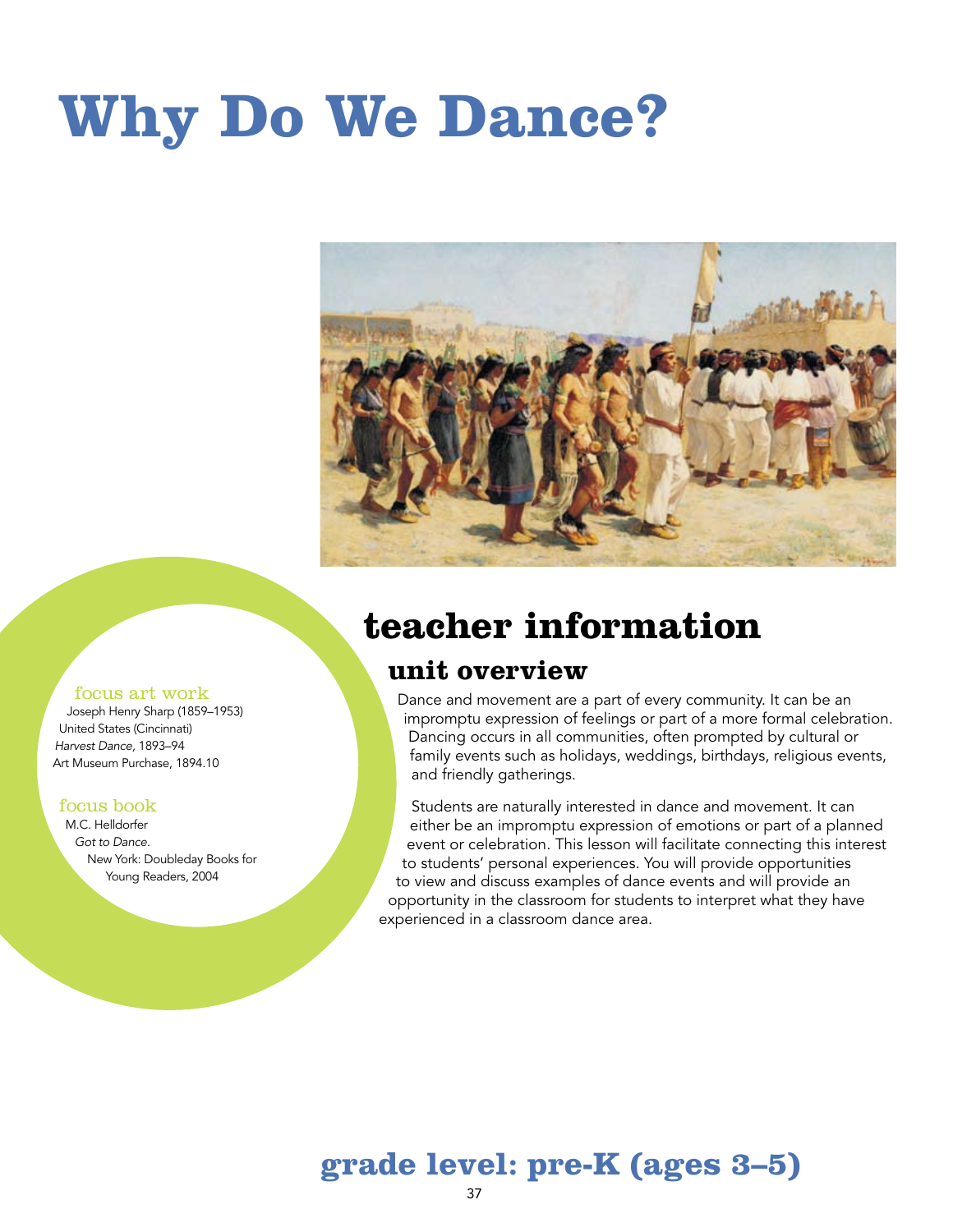# **unit objectives**

- Students closely examine several works of art from the Cincinnati Art Museum's permanent collection, including Focus Artwork *Harvest Dance*, by Joseph Henry Sharp.
- Students experience dance and movement in the classroom and connect it to their own personal and cultural experiences.
- Students discuss what they see in the Focus Artwork and relate it to personal experiences.
- Students view the Focus Book *Got to Dance*, which relates feelings to dance and movement.
- Students participate in a discussion connecting the students' ideas and feelings as they relate to the Focus Book and Focus Artwork.
- Students participate in a follow-up art-making experience, connecting what they have experienced in class.

# **about the artist**

A traveler at heart, Joseph Henry Sharp's art and teaching have made significant contributions to the city of Cincinnati. Sharp was born on September 27, 1859, in Bridgeport, Ohio, and was raised by his father William Henry Sharp, a merchant. Although Sharp and his brother, Avery, were brought up in Ironton, Ohio, by 1873, Joseph sought art instruction in Cincinnati. Upon arrival in Cincinnati, Sharp needed to earn money for the tuition costs to attend the university. Working as a water boy in the stockyards, he was able to raise enough money to enroll in the School of Design of the University of Cincinnati in 1874.

During his three years at the university, he managed to establish himself as a credible portrait artist. In 1879 and 1880, Cincinnati hosted the Industrial Expositions where Sharp had the opportunity to exhibit some of his portraits. By the summer of 1881, he had moved to Antwerp, Belgium, to study under artist Charles Verlat for one year. During the year, Sharp worked for Verlat, he took a trip to France to visit artist S. Jerome Uhl. This visit proved to be very beneficial for Sharp as he confided in a letter to his hometown paper, the *Ironton Register*, "Antwerp don't agree with me. Paris is clearly the great art center of the world. I have been lost about forty times. I don't care though, I have no place particular to go, until my money is gone, then I will be in America."

Sharp's traveling took a different turn upon his arrival back in America. As a child, he was fascinated with American Indian lore, and in 1883, he visited several Native American reservations in New Mexico, Arizona, and the Pacific Northwest. He chose to visit these specific reservations at the suggestion of fellow artist Henry Farny.

During the following nine years that Sharp lived in Cincinnati, he traveled to Europe twice in 1886 and 1889 to study at the Royal Academy in Munich. There, he continued to develop his skills in oil painting under the instruction of Carl von Moor and Nicholas Gysis. In 1892, Sharp was asked to take a position teaching drawing and painting at the Art Academy of Cincinnati. That same year, Sharp met and married his wife, Addie Josephine Byram. Addie shared with Sharp a love for Native American culture. She joined him every summer to live alongside the Crow, Sioux, Cheyenne, and Pueblo tribes.

While working at the Art Academy of Cincinnati, Sharp was able to take a leave of absence from teaching, during the spring of 1894, to go to Spain, Italy, and France with Frank Duveneck. During his trip, Sharp spent the majority of his time in Paris studying at the Academy Julian. In 1896, Sharp had entered a drawing of a nude in pastel titled *La Paresseuse* acceptedinto the Salon in Paris, France, for exhibition. After his exhibition, Sharp spent the next ten years in Cincinnati working out of his new studio at 118 East Fourth Street. Sharp and his wife continued their summer travels, which included stops in Montana and the Dakotas.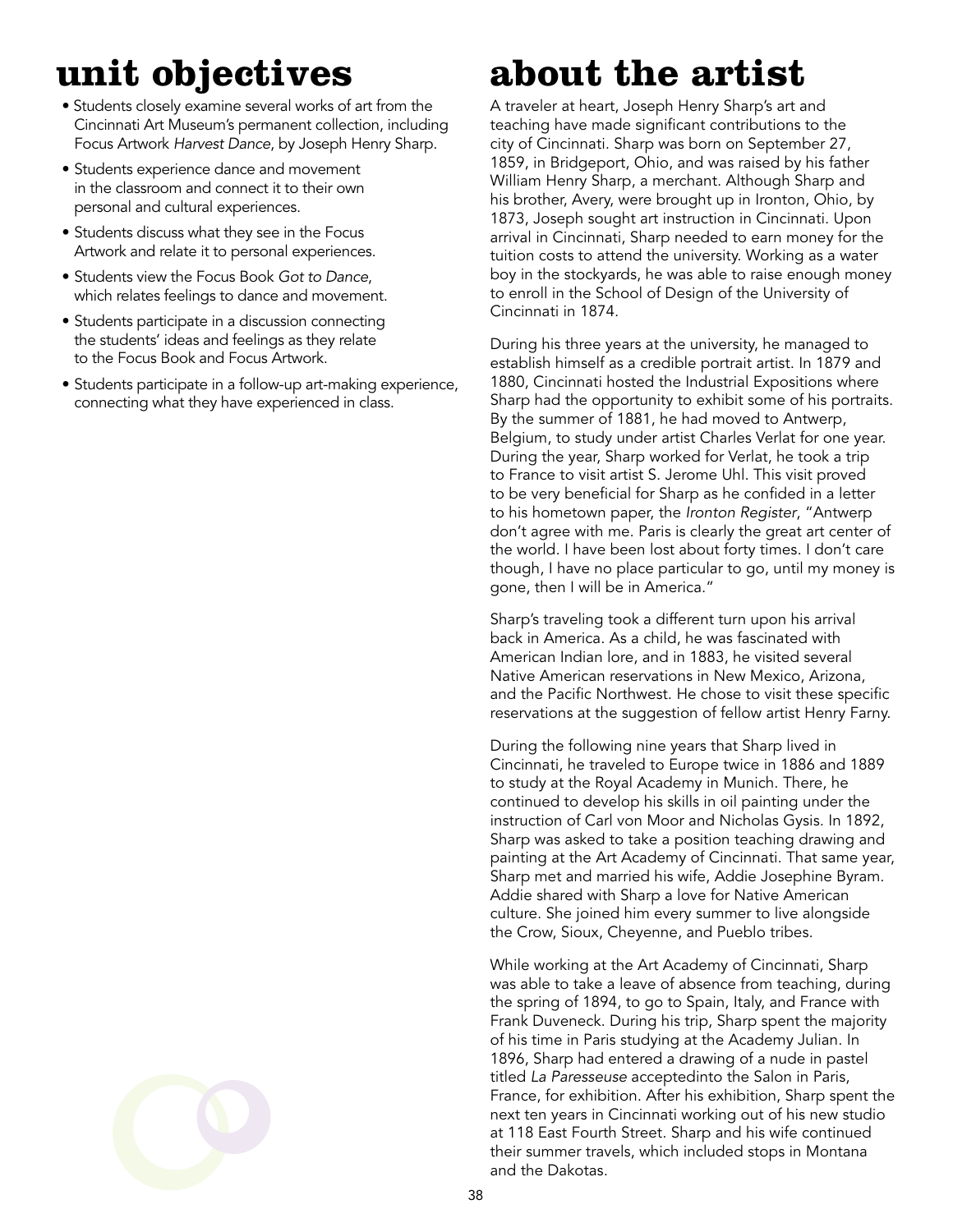During these years in Cincinnati, Sharp showed his work at the Art Institute of Chicago, the National Academy of Design, the Pennsylvania Academy of the Fine Arts, and the Society of Western Artists. By all accounts, he developed a solid reputation as a painter of Native American subjects. Because of his success, Sharp was honored by the Cincinnati Art Museum with a solo exhibition. He felt such a connection with Native American culture that he acquired a plot of land at the Crow Indian Agency, near the Custer battlefield in Montana, in order to build a cabin and studio.

After resigning from the Art Academy in 1902, Sharp moved to Taos, New Mexico, permanently and split his time between there and Pasadena, California, where he died on August 29, 1953.

### **about the art**

*Harvest Dance* was painted after Sharp's first visit to Taos, New Mexico, in 1893. Intrigued and inspired by the Native American people, in this painting the artist has captured a religious ceremony held by the Pueblo Indians during the summer months. The purpose of the ceremony was to ensure good weather and plentiful crops. The young men and women are seen dancing while the older men chant and sing to a drum beat; in the background a crowd lines the roofs of the pueblos to observe the ceremony.

Featured in an article in the October 14, 1893, issue of *Harper's Weekly*, Sharp described the harvest ceremony seen in the painting as

*a striking scene of gorgeous color: The brilliant sunlight illumines the gaudy trappings of the dancers. Rows of gayly [sic] dressed Apaches, Navajos, and Pueblos on horseback encircle in quiet dignity the enthusiastic actors, while a*  little farther off the whole scene is framed in by the gleaming walls of the white *and yellow houses…. The dancing was kept up for seven long hours… Any sign of fatigue would be met with renewed vigor of the chanting chorus, while the drummer would reverse his drum and thump harder…*

> Upon his return to Cincinnati, Sharp exhibited several paintings, including *Harvest Dance*, at the Fourth Annual Exhibition of the Cincinnati Art Club. The Art Museum trustees were very impressed with the painting and purchased it for the Art Museum.

### **information on focus book**

M.C. Helldorfer, *Got to Dance*

*Got to Dance* by M.C. Helldorfer, with illustrations by Hiroe Nakata, is the story of a little girl and her grandpa who dance their way through a hot summer day. With her mother at work and her brother at camp, the little girl has nothing to do but dance. Throughout the story, she and her grandfather spend a busy day playing outside, going to the zoo, and enjoying a rainstorm. The story depicts the emotion and animation of a child expressing her joy through dance.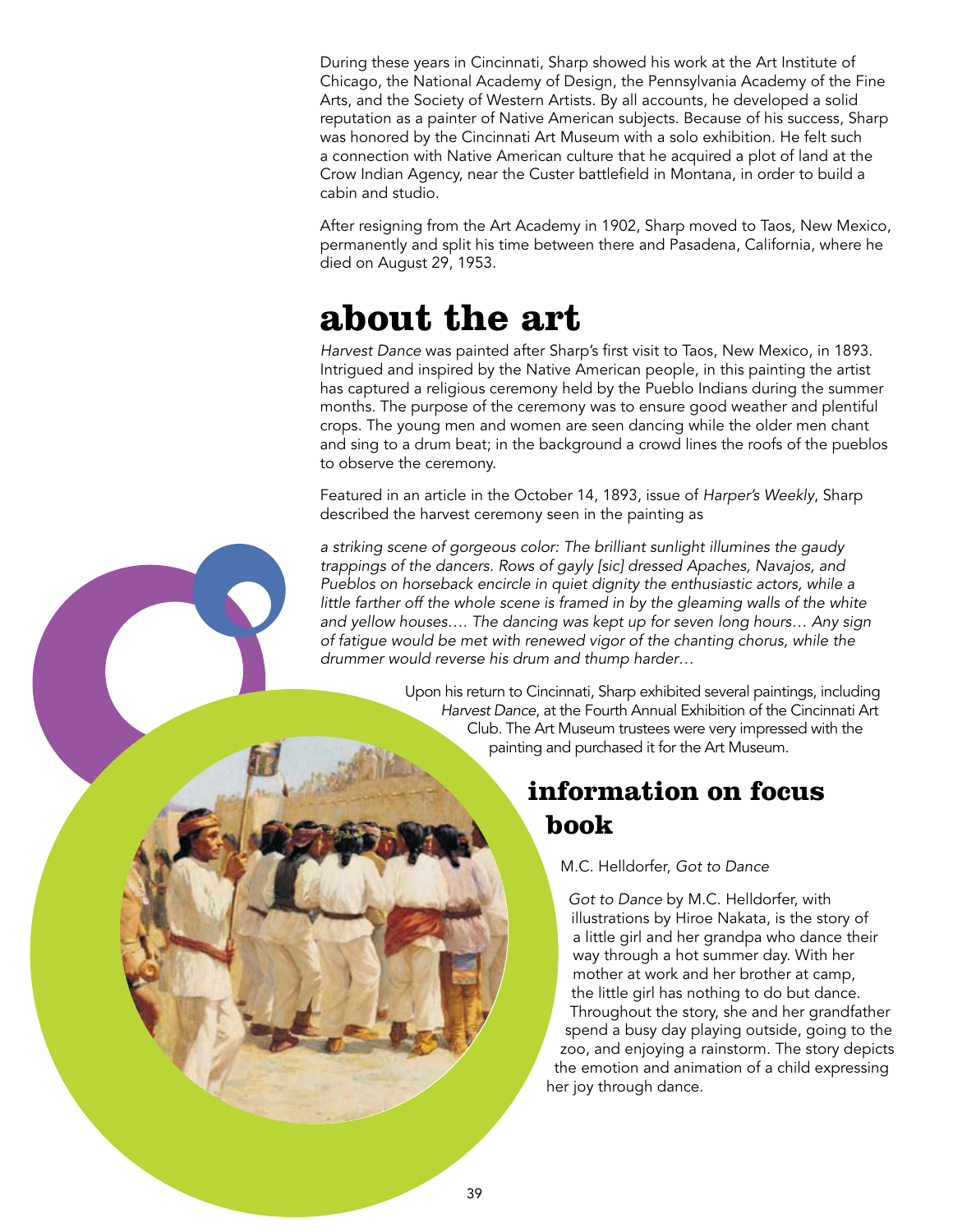### **Lesson #1 Let's Dance**

## **time/setting**

As support for this unit on dance, the dramatic play area of the classroom will be set up as a dance studio.

# **objectives**

- Students interact in the dramatic play area—dance studio—and will identify and demonstrate movement elements and skills in performing dance.
- Students interact in the dance studio and use a variety of basic and advanced movement forms.
- Students use costumes and music to extend movement activities.
- Students relate previous activities to pictures displayed in the dance area, extending the active looking process.

## **vocabulary**

(Definitions from Merriam-Webster Online Dictionary www.webster.com)

- costume: *prevailing fashion in apparel of a period, country, or class*
- stage: *part of a theater on which dancing takes place*
- music: *vocal, instrumental, or mechanical sounds having rhythm, melody, or harmony*
- dance: *series of rhythmic and patterned movements usually performed to music*



## **materials**

dance clothing, costumes, and shoes (tap & ballet)

- ribbons or scarves for movement to music
- various types of music from various cultures and with various tempos

simple instruments for accompanying dance

videos and pictures that show people dancing in costume and from various cultures (including copy of the Focus Artwork *Harvest Dance* or other works of art)

mirror dance books portable tape/CD player

### **procedure**

- 1. Invite students to join you in the dance studio. Introduce the theme of dance by asking students these questions:
	- What is dancing?
	- Do you ever dance? Where? Why?
	- When do you dance?
	- What is a special time or place where you might like to dance?
	- What could you be celebrating?
	- Who might be there with you?
- 2. Share a favorite dance with students and ask them to join in, listening and moving to the music.
- 3. Encourage students to try on available costumes, move to the music with scarves and ribbons, and model the dance movements on the videos, in the books, and in the pictures used in class.
- 4. Encourage students to visit the dance studio repeatedly during this unit, and relate student activity to the discussions concerning the Focus Book and Focus Artwork.

## **national standards**

### **DANCE**

- Standard 1: Identifies and demonstrates movement elements and skills in performing dance.
- Standard 3: Understands dance as a way to create and communicate meaning.

### **MUSIC**

- Standard 6: Knows and applies appropriate criteria to music and music performances.
- Standard 7: Understands the relationship between music and history and culture.

#### Physical Education

Standard 1: Uses a variety of basic and advanced movement forms.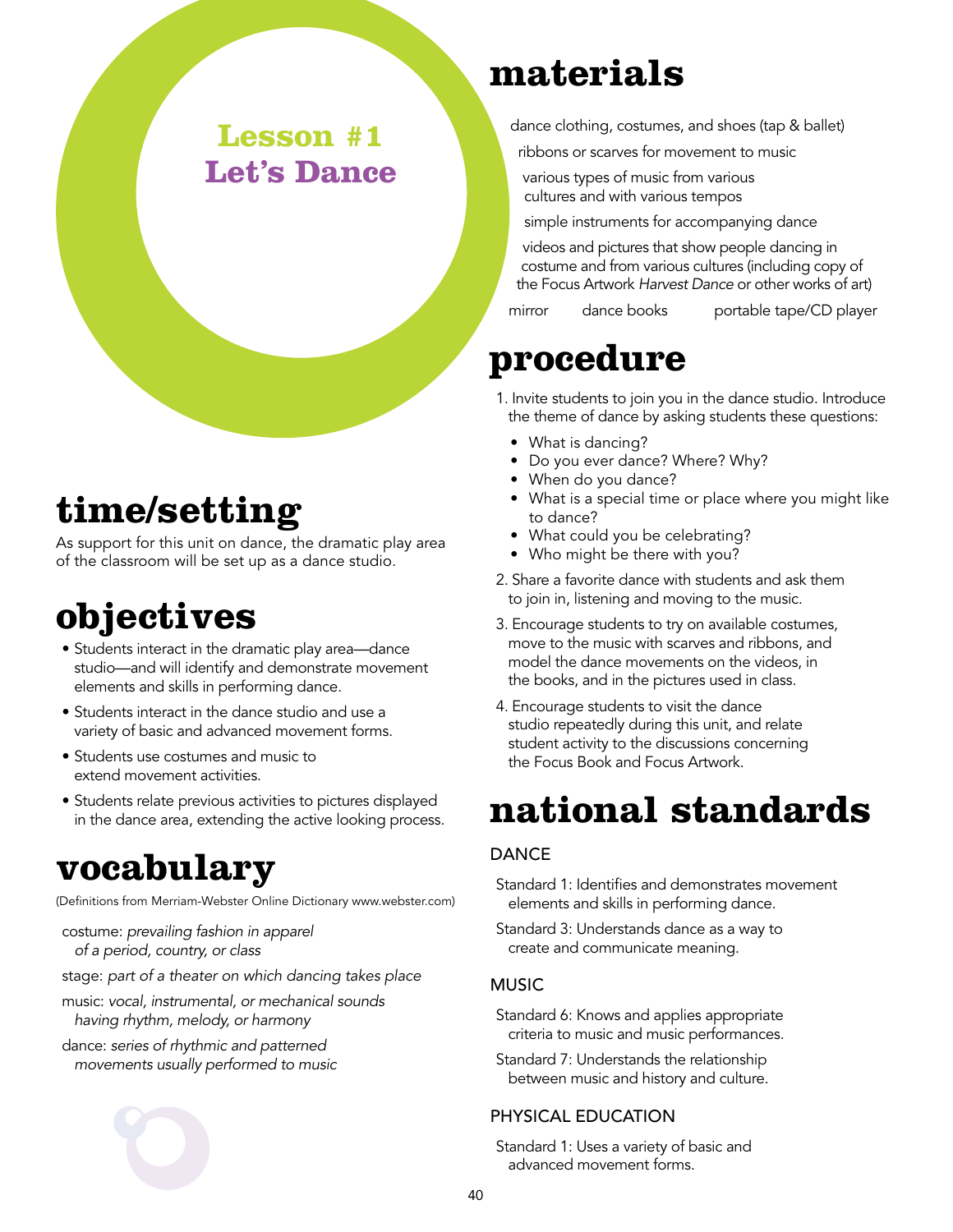# **head start outcomes**

### **CREATIVE ARTS**

Music

- CA 1: Participates with increasing interest and enjoyment in a variety of music activities, including listening, singing, finger plays, games, and performances.
- CA 2: Experiments with a variety of musical instruments.

#### **MOVEMENT**

- CA 7: Expresses through movement and dancing what is felt and heard in various musical tempos and styles.
- CA 8: Shows growth in moving in time to different patterns of beat and rhythm in music.

DRAMATIC PLAY

- CA 9: Participates in a variety of dramatic play activities that become more extended and complex.
- CA 10: Shows growing creativity and imagination in using materials and in assuming different roles in dramatic play situations.

#### Social & Emotional Development Self-Control

SED 6: Demonstrates increasing capacity to follow rules and routines and use materials purposefully, safely, and respectfully.

#### **COOPERATION**

SED 7: Increases abilities to sustain interactions with peers by helping, sharing, and discussion.

Social Relationships

SED 11: Shows progress in developing friendships with peers.

### Physical Health Development

Gross Motor Skills

PHD 4: Shows increasing levels of proficiency, control, and balance in walking, climbing, running, jumping, hopping, skipping, marching, and galloping.

**Lesson #2 Learning to Look Let's Celebrate with Harvest Dance**

# **time/setting**

Large Group Time

## **objectives**

- Students examine closely a reproduction of Focus Artwork *Harvest Dance* and respond to guiding questions about what they see.
- Students participate in a discussion using effective interpersonal communication skills.
- Students discuss how the painting makes them feel and share when they might have participated in events at which there was dancing and music.

## **vocabulary**

(Definitions from Merriam-Webster Online Dictionary www.webster.com)

painting: work produced through the art of painting

celebration: *to observe an occasion with appropriate ceremony or festivity*

harvest: *act or process of gathering in a crop*

costume: *prevailing fashion in apparel of a period, country, or class*

culture: *customary beliefs, social forms, and material traits of a racial, religious, or social group*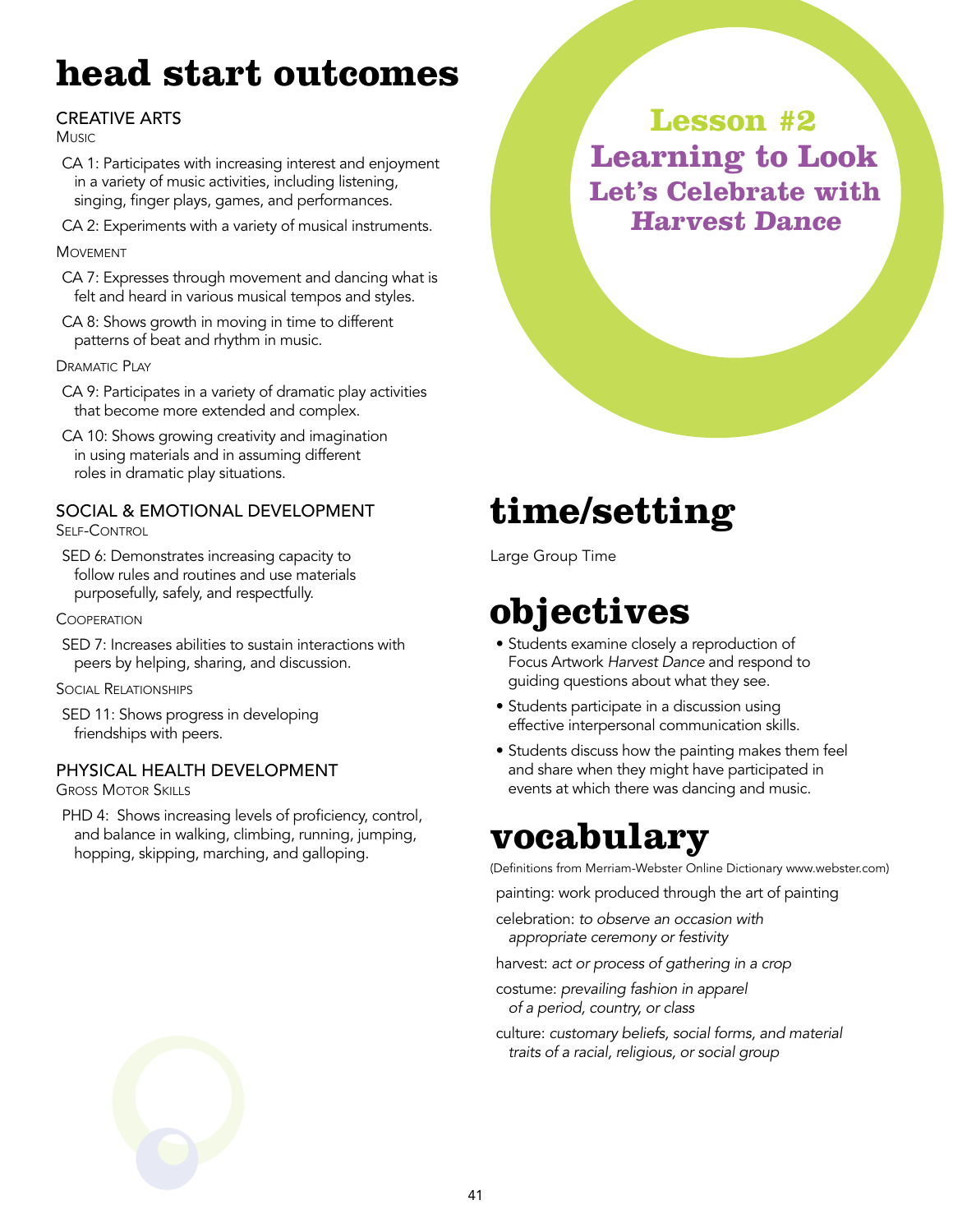## **materials**

large reproduction of Focus Artwork *Harvest Dance* or class set of laminated copies

paper and pencil to document students' comments about the painting

### **procedure**

- 1. Arrange students in a group so that all may participate in a focused looking activity.
- 2. Give each student in the group his or her own copy of the Focus Artwork to explore. Teacher may also use a large reproduction for this activity. Encourage silent/quiet looking, followed by the use of guiding questions to elicit their responses to what they see. Questions may include these:
	- What do you see?
	- What do you think the people are doing? Why?
	- Do you think they are celebrating? Why? What makes you think that?
	- Do these people look like you? How are they the same? Different?
	- What are they wearing?
	- What are they holding? (Expand on musical instruments observed.)
	- What kind of music are they listening to? You may also choose to enhance discussion by sharing with students examples of Native American clothing and musical instruments as depicted in the painting or by listening to Native American music.
- 3. Explain to students that this painting depicts a Native American harvest celebration. To tie this to student knowledge discuss Thanksgiving and that this holiday originated to celebrate the harvest.

# **national standards**

### Visual Arts

Standard 4: Understands the visual arts in relation to history and cultures.

### **HISTORY**

Standard 1: Understands family life now and in the past and family life in various places long ago.

## **head start outcomes**

### Language Development

Speaking & Communicating

LD 6: Progresses in abilities to initiate and respond appropriately in conversations and discussions with peers and adults.

#### **SCIENCE**

Scientific Skills & Methods

SC 2: Develops increased ability to observe and discuss common properties, differences, and comparisons among objects and materials.

#### Social & Emotional Development

#### **COOPERATION**

SED 7: Increases abilities to sustain interactions with peers by helping, sharing, and discussion.

#### Knowledge of Families & Communities

SED 14: Progresses in understanding similarities and respecting differences among people, such as genders, race, special needs, culture, language, and family structures.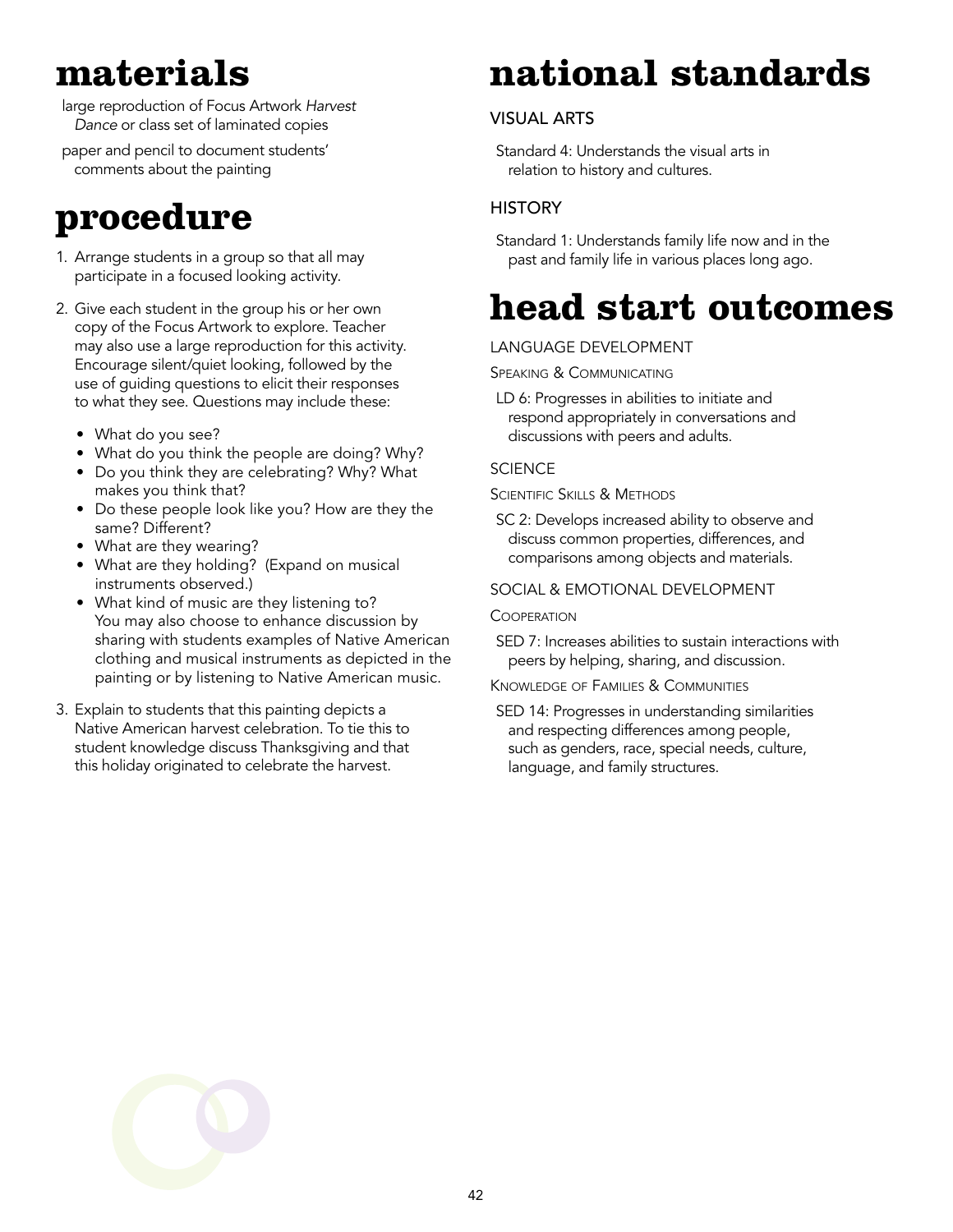**Lesson #3 We Just Got to Dance!**

## **time/setting**

Large Group Time

## **objectives**

- Students look at, listen to, and discuss the Focus Book *Got to Dance* using the general skills and strategies of the reading process.
- Students look at, listen to, and discuss the story using effective interpersonal communication skills.
- Students pay attention to the cadence and rhyming of the text.
- Students discuss how the story makes them feel and share when they might have danced.

### **vocabulary**

*(Definitions from Merriam-Webster Online Dictionary www.webster.com)*

dance: *series of rhythmic and patterned movements usually performed to music*

celebration: *observe an occasion with appropriate ceremony or festivity*

### **materials**

Focus Book *Got to Dance* by M. C. Helldorfer

large reproduction of Focus Artwork *Harvest Dance* or class set of laminated copies

### **procedure**

1. Arrange students in a group so that all may see the book.

2. Share Focus Book asking students what they think the story might be about from looking at the front cover.

3. Read the book and allow time for questions and discussion of each page.

4. Ask questions and facilitate discussion about the book:

- When did the character in the book dance?
- Where did the character in the book dance?
- Why do you think she wanted to dance?
- How did that make her feel?
- Where could you dance?
- Do you have a special outfit that you need or like to wear when you dance?
- What kind of dance music do you like?
- 5. Relate and connect the Focus Book to the Focus Artwork. Ask students to find the similarities and differences between the painting and the book.
- 6. Make this book available in classroom reading area so that students may choose to revisit the book during the length of the unit.

## **national standards**

#### Language Arts

Standard 5: Uses the general skills and strategies of the reading process.

- Standard 6: Uses reading skills and strategies to understand and interpret a variety of literary texts.
- Standard 8: Uses listening and speaking strategies for different purposes.

#### Working with Others

Standard 1: Contributes to the overall effort of a group.

Standard 4: Displays effective interpersonal communication skills.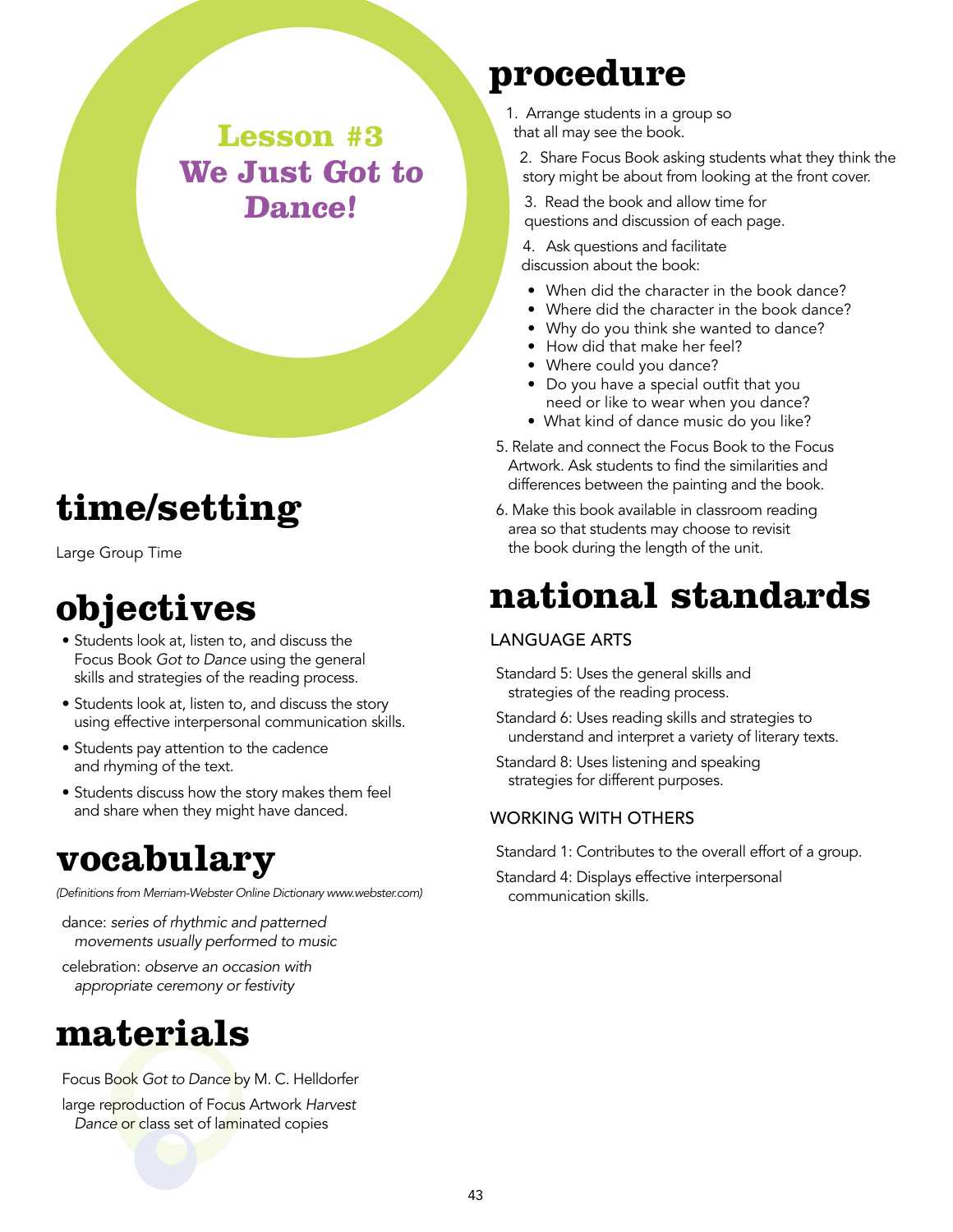## **head start outcomes**

#### Language Development

Listening & Understanding

LD 3: Understands an increasingly complex and varied vocabulary.

Speaking & Communicating

- LD 5: Develops increasing abilities to understand and use language to communicate information, experiences, ideas, feelings, opinions, needs, and questions, and for other varied purposes.
- LD 6: Progresses in abilities to initiate and respond appropriately in conversations and discussions with peers and adults.
- LD 7: Uses an increasingly complex and varied spoken vocabulary.

#### **LITERACY**

Phonological Awareness

LI 3: Progresses in recognizing matching sounds and rhymes in familiar words, games, songs, stories, and poems.

#### PRINT AWARENESS & CONCEPTS

LI 12: Demonstrates increasing awareness of concepts of print, such as that reading in English moves from top to bottom and from left to right, that speech can be written down, and that print conveys a message.



## **time/setting**

Large Group Time. A selection of music will need to be gathered for this lesson.

### **objectives**

- Students listen to music from various cultures and with various tempos.
- Students understand that different kinds of music make people dance in different ways.
- Students experiment with dancing to different types of music.
- Students create a dance drawing while listening to various types of music.

### **vocabulary**

*(Definitions from Merriam-Webster Online Dictionary www.webster.com)*

music: *vocal, instrumental, or mechanical sounds having rhythm, melody, or harmony*

### **materials**

music with various tempos and from various cultures CD player paper crayons

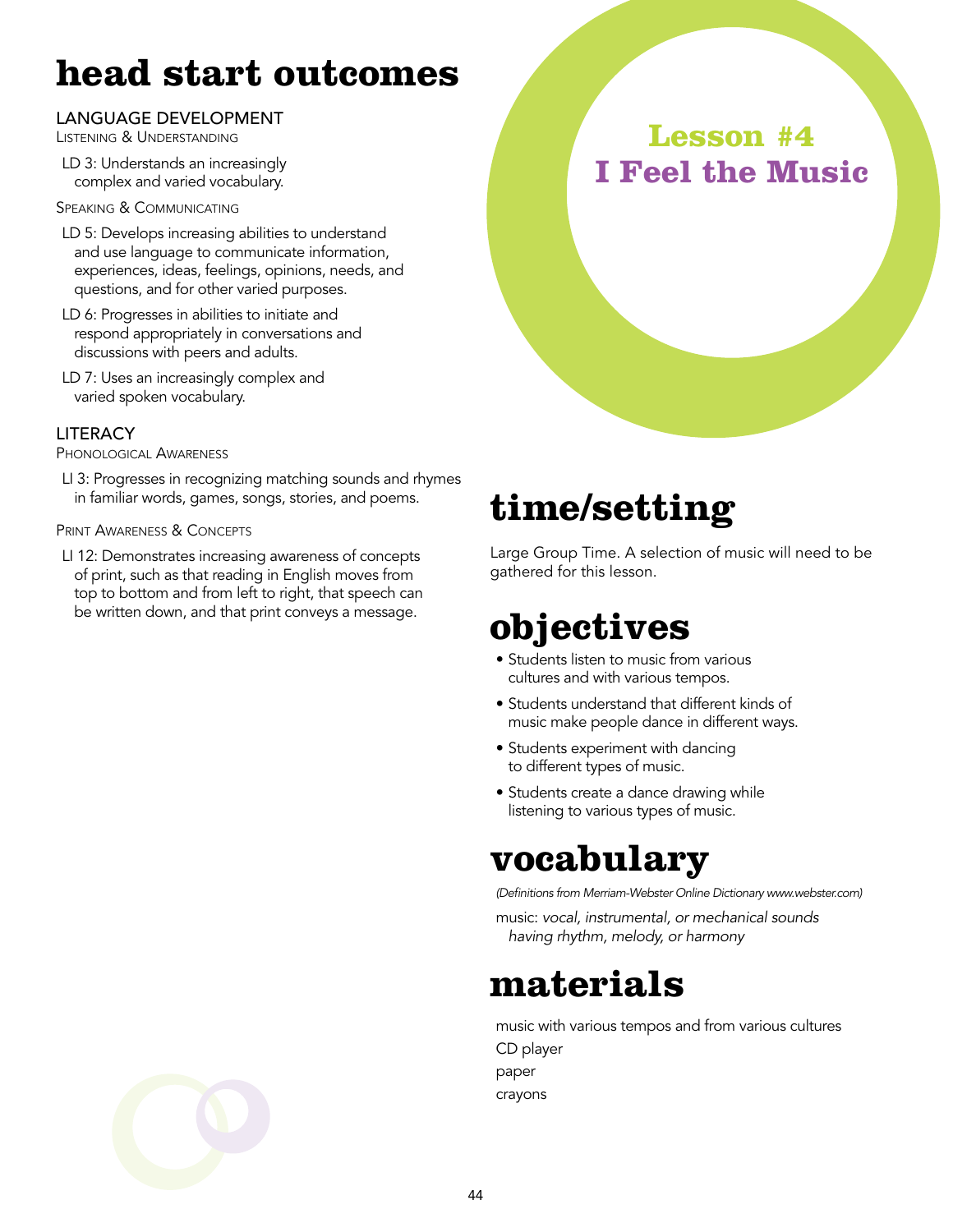## **procedure**

- 1. During group time, have students listen to music from various cultures and with various tempos.
- 2. With each piece of music, ask students the following:
	- Is this music fast or slow?
	- Do you think this music is happy or sad?
	- How do you think you would dance to this kind of music?
	- At what kind of celebration might this music be played?
- 3. Play the piece again. Students should be encouraged to get up and move to the music.
- 4. Tell students that they are now going to create a dance drawing based on what they hear. Tell them that instead of dancing with their feet they are now going to dance with their crayons on a piece of paper.
- 5. Give each student several sheets of paper and a choice of crayons. Start the music and tell students to draw to the beat or tempo of the song. Students should continue drawing until the music is stopped.
- 6. After each song or segment of music, ask students to discuss how the music affected what they drew. Repeat this activity with several pieces of music of different tempos and from different cultures.
- 7. As a follow-up discussion, ask students to pick their favorite drawing and explain why they like it and what kind of music was playing when they created it.

# **national standards**

### **MUSIC**

Standard 6: Knows and applies appropriate criteria to music and music performances.

#### Visual Arts

Standard 1: Understands and applies media, techniques and processes related to the visual arts.

Standard 5: Understands the characteristics and merits of one's own artwork and the artwork of others.

#### Life Skills

Self-Regulation

Standard 2: Performs self-appraisal.

Standard 4: Demonstrates perseverance.

Standard 5: Maintains a healthy self-concept.



## **head start outcomes**

### **CREATIVE ARTS**

**Music** 

CA 1: Participates with increasing interest and enjoyment in a variety of music activities, including listening, singing, finger plays, games, and performances.

#### **ART**

- CA 3: Gains ability in using different art media and materials in a variety of ways for creative expression and representation.
- CA 5: Develops growing abilities to plan, work independently, and demonstrate care and persistence in a variety of art projects.
- CA 6: Begins to understand and share opinions about artistic products and experiences.

### Social & Emotional Development

**SELF CONCEPT** 

SED 3: Demonstrates growing confidence in a range of abilities and expresses pride in accomplishments.

### Approaches to Learning

**INITIATIVE & CURIOSITY** 

ATL 3: Approaches tasks and activities with increased flexibility, imagination, and inventiveness.

### **resources**

Andrews, Sylvia. *Dancing In My Bones*. New York: Harper Festival, 2001.

- Cocca-Leffler, Maryann. *Edgar Degas: Paintings that Dance*. New York: Grosset & Dunlap, 2001.
- Dillon, Leo. *Rap a Tap Tap: Here's Bojangles—Think of That!* New York: Blue Sky Press, 2002.

Gauch, Patricia Lee. *Tanya and the Red Shoes*. New York: Philomel Books, 2002.

Helldorfer, M.C. *Got to Dance*. New York: Doubleday Books for Young Readers, 2004.

Jonas, Ann. *Color Dance*. New York: Greenwillow Books, 1989.

Jones, Bill T. *Dance.* New York: Hyperion Books for Students, 1998.

Lowery, Linda. *Twist with a Burger, Jitter with a Bug*. Boston: Houghton Mifflin, 1995.

Pinkney, Andrea Davis. *Watch Me Dance.* San Diego: Harcourt Brace, 1997.

Schick, Eleanor. *I Am: I Am A Dancer.* New York: Marshall Cavendish, 2002.

Smith, Cynthia Leitich. *Jingle Dancer.* New York: Morrow Junior Books, 2000.

Thomassie, Tynia. *Mimi's Tutu.* New York: Scholastic, 1996.

Walton, Rick. *How Can You Dance?* New York: C.P. Putnam's Sons, 2001.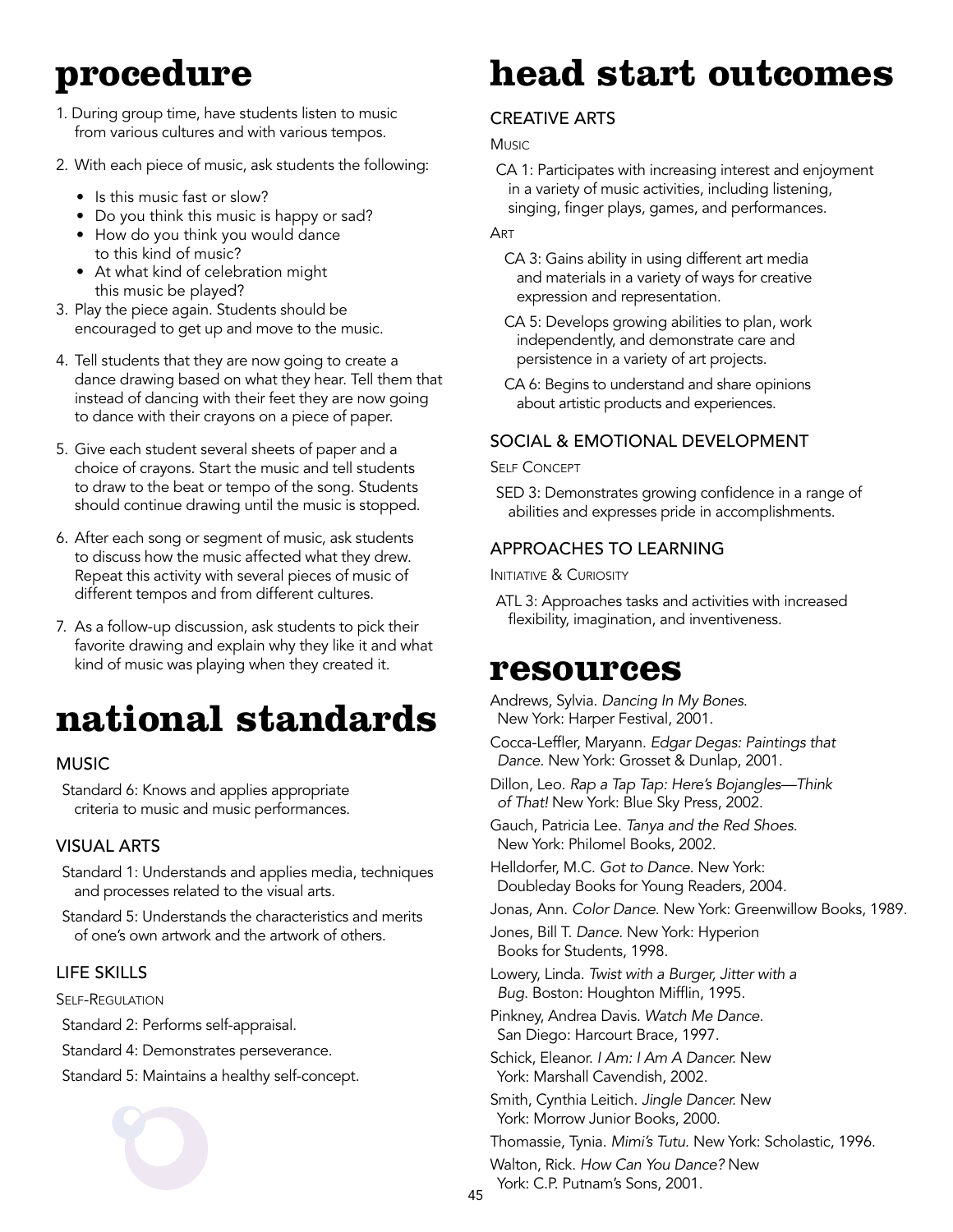### **Art–Making Experience Costume Collage**

# **time/setting**

Fabric and collage materials will need to be purchased or gathered prior to activity.

# **objectives**

- Students examine closely a reproduction of Focus Artwork *Harvest Dance*, and discuss the clothing worn in the painting.
- Students understand that people wear different types of clothing when they dance.
- Students create a sash, similar to those worn in *Harvest Dance*.

## **vocabulary**

(Definitions from Merriam-Webster Online Dictionary www.webster.com)

- collage: *artistic composition made of various materials (as paper, cloth, or wood) glued on a surface*
- sash: *band worn about the waist or over one shoulder and used as a dress accessory*

## **materials**

large reproduction of Focus Artwork *Harvest Dance*

fabric glue

strips of fabric 3 to 5 in. wide and long enough to be tied around the student

collage materials: feathers, sequins, buttons, beads, fabric shapes, etc.

## **procedure**

1. Ask students to look at the Focus Artwork *Harvest Dance*. Then ask them to talk about what the people are wearing, why they think they are dressed this way and why we may dress differently when we dance.

- 2. Tell students that they are now going to create a sash to wear while they dance, very similar to those seen in the picture. Introduce/review the term sash with students.
- 3. Give each student a strip of fabric that is long enough to be tied around the student's waist. Offer fabric in several colors and patterns for students to choose.
- 4. Encourage students to collage/decorate their sash using collage materials and glue. Students should be given enough time to create a sash that meets their liking.
- 5. Once sashes are dry, encourage students to share with their classmates the type of dance they would do wearing their sashes. Sashes may then be worn in the dance studio for continued dance exploration.

# **national standards**

### Visual Arts

- Standard 1: Understands and applies media, techniques, and processes related to the visual arts.
- Standard 4: Understands the visual arts in relation to history and cultures.
- Standard 5: Understands the characteristics and merits of one's own artwork and the artwork of others.

### Life Skills

Self-Regulation

- Standard 2: Performs self-appraisal.
- Standard 4: Demonstrates perseverance.
- Standard 5: Maintains a healthy self-concept.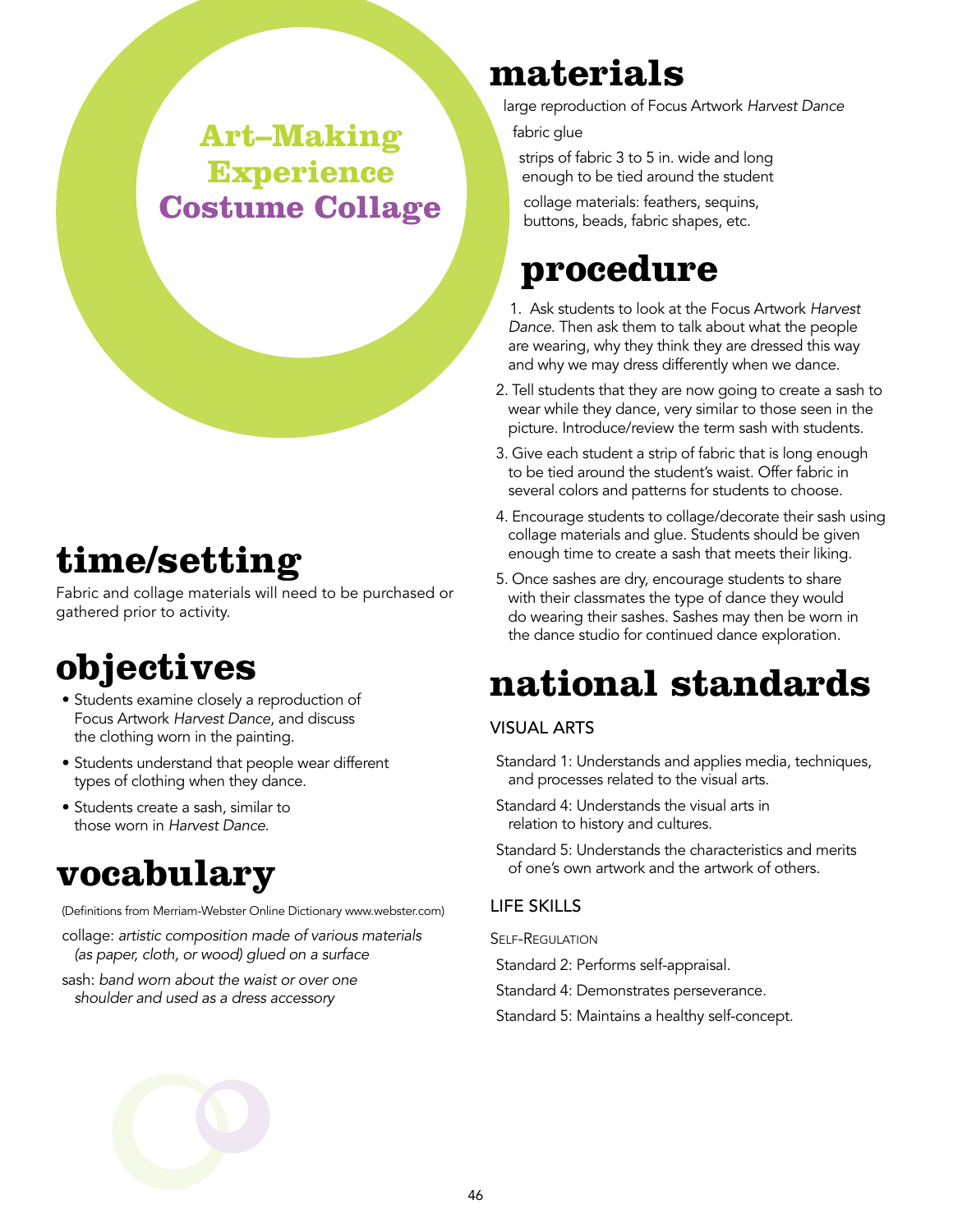## **head start outcomes**

### **CREATIVE ARTS**

**ART** 

- CA 3: Gains ability in using different art media and materials in a variety of ways for creative expression and representation.
- CA 5: Develops growing abilities to plan, work independently, and demonstrate care and persistence in a variety of art projects.
- CA 6: Begins to understand and share opinions about artistic products and experiences.

### Social & Emotional Development

Self-Concept

SED 3: Demonstrates growing confidence in a range of abilities and expresses pride in accomplishments.

### Approaches to Learning

Engagement & Persistence

ATL 5: Grows in abilities to persist in and complete a variety of tasks, activities, projects, and experiences.

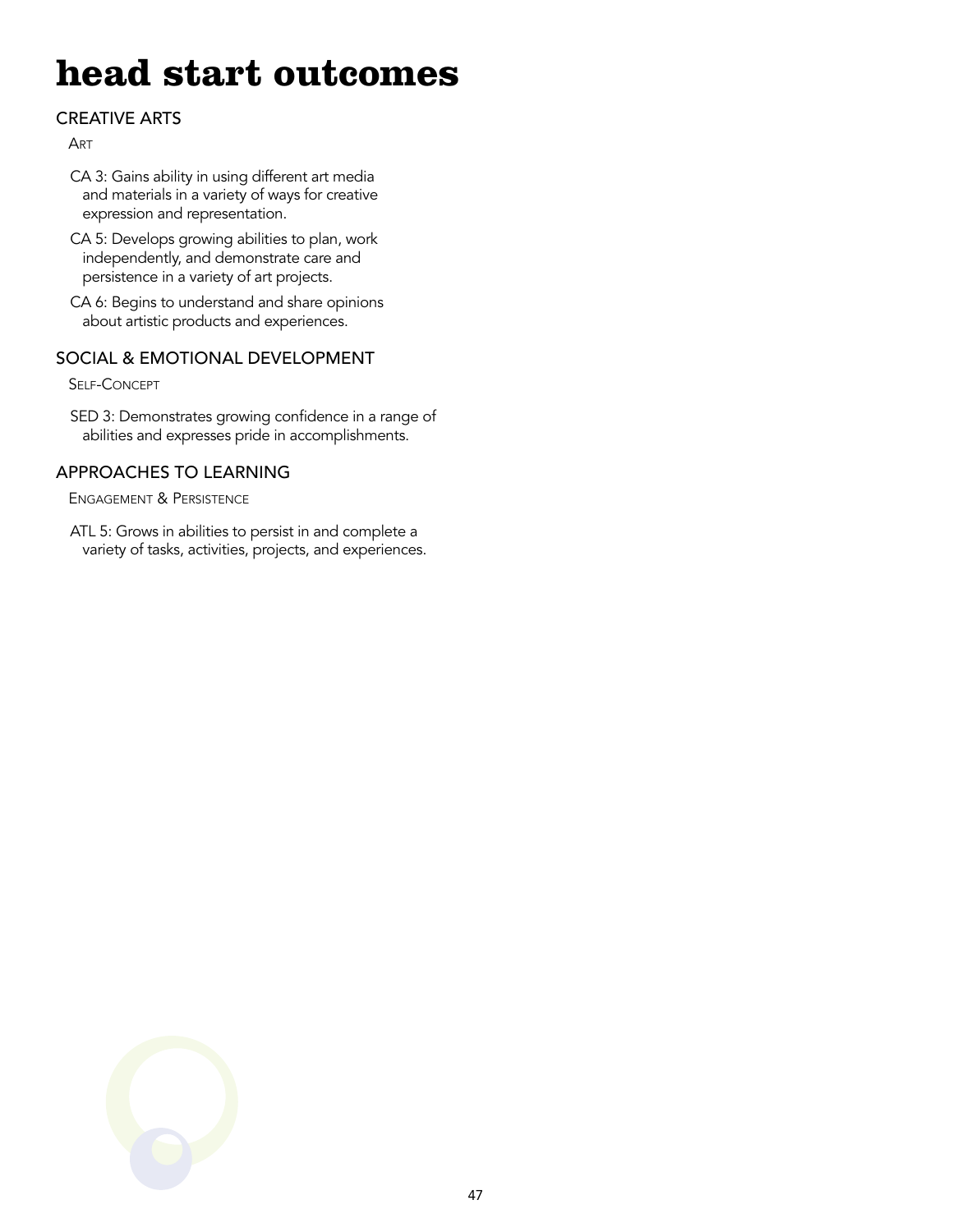



Joseph Henry Sharp, *Harvest Dance*, 1893–94, Cincinnati Art Museum, Art Museum Purchase, 1894.10

## **Dear Adult Friends and Caregivers,**

As you know, your child recently participated in an art-integrated curriculum created by the Cincinnati Art Museum which explored why people dance. During this series of lessons, your child had the opportunity to discover this painting by famed American artist Joseph Henry Sharp. The painting, entitled *Harvest Dance*, inspired a variety of responses and conversations.

We hope that you will look at *Harvest Dance* together with your child and talk about it. Below please find a variety of extension activities that you and your child may wish to try to expand the learning they have begun in class.

- 1. Make up dances for everyday events. Examples could be the "Ice Cream for Dessert Dance" or "Beautiful, Sunny Day Dance."
- 2. Dancing doesn't have to always be done standing up. Try chair, sofa, or bed dancing.
- 3. Check with your local dance company to see if they offer open rehearsals that you can go and watch for free.
- 4. Cut shapes out of colored paper and glue them randomly onto a larger piece of colored paper. Then take a crayon or marker, put on a favorite piece of music, and draw lines around the shapes to show how they would dance.
- 5. Try dancing in water (in the bath or in a pool). Does it feel different or the same?
- 6. Visit the Cincinnati Art Museum. Call (513) 721-ARTS for more information, or go online at www.cincinnatiartmuseum.org. You can see the original *Harvest Dance* while here.

Not from Cincinnati? Visit your local museum and look for images of people dancing and dance along.



General operating support for the Cincinnati Art Museum is provided by



Official Airline **▲ Delta**